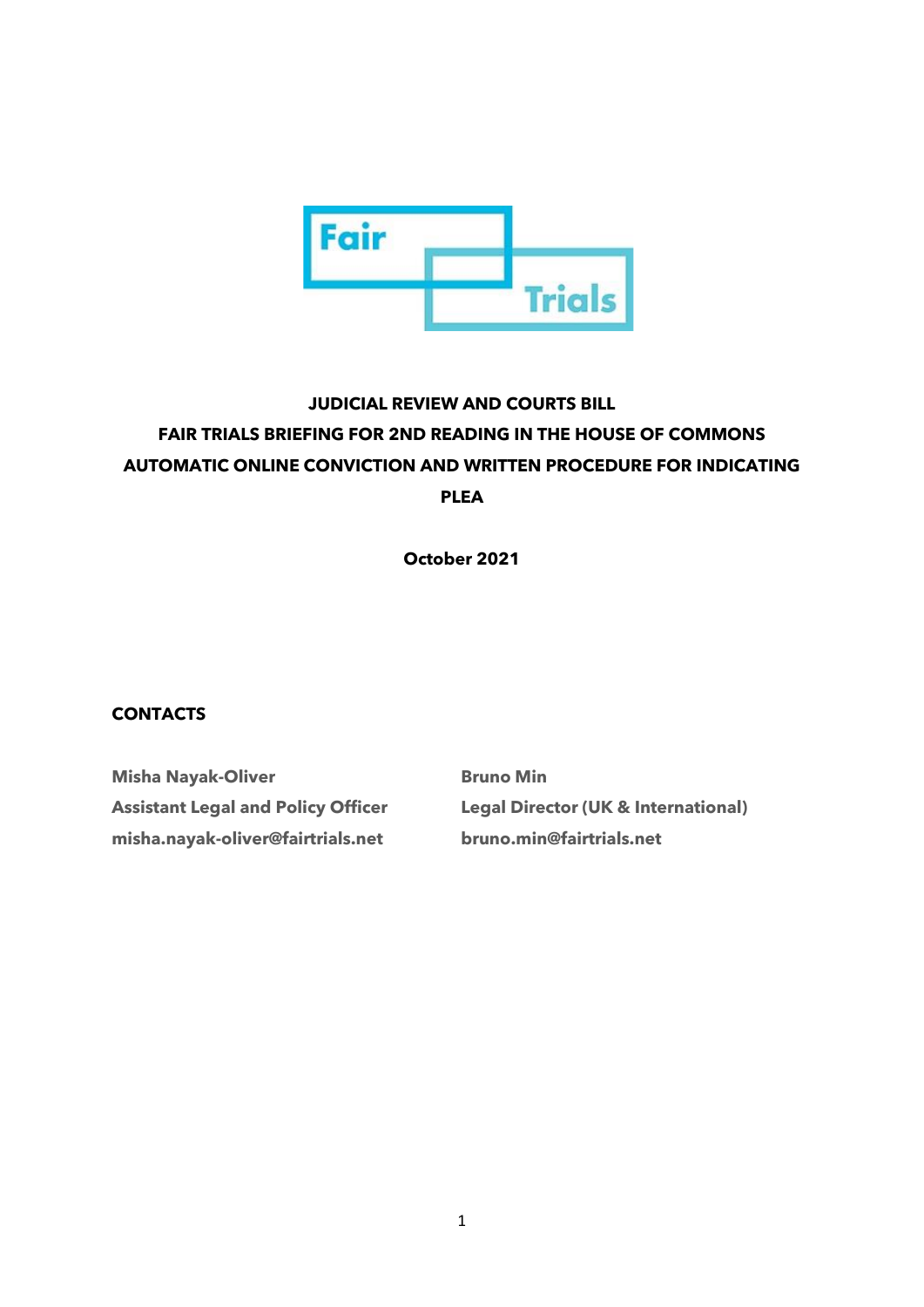#### **ABOUT FAIR TRIALS**

Fair Trials is an international human rights NGO that campaigns for fair and equal criminal justice systems. Fair Trials' team of experts expose threats to justice and identify practical changes to fix them. The organisation produces original research, campaigns to change laws, supports strategic litigation, reforms policy and develops international standards and best practice. Fair Trials supports movements for reform and builds partnerships with lawyers, activists, academics and other NGOs. It is the only international NGO that campaigns exclusively on the right to a fair trial, providing a comparative perspective on how to tackle failings within criminal justice systems globally.

#### **1. INTRODUCTION**

- 1.1 This briefing focusses on the Judicial Review and Courts Bill (hereafter "the Bill"), and the challenges posed to fair trial rights by the proposed expansion of digitalising the court estate which, as currently drafted, would expand the use of trial waiver systems including (1) online plea bargaining vis-à-vis a new automated conviction system and (2) the expansion of written postal procedures for indicating pleas in lieu of in-person hearings. $1$
- 1.2 The primary policy objective of this Bill is efficiency; to deliver swifter criminal justice, improve administration and case management in criminal courts, and provide alternative ways for people to engage with criminal courts processes in order to increase efficiency and accessibility in the criminal courts in England and Wales. According to the Government, the purpose of these changes is to result in time savings for the court and its users, a reduction in delays, greater flexibility for the effective deployment of court resources, and support for the system's recovery in the wake of the pandemic.<sup>2</sup>
- 1.3 The Ministry of Justice's (MoJ) Impact Assessment for the Bill refers to two "notable reviews" – Sir Robin Auld's 'Review of the Criminal Courts (2001)' and Sir Brian Leveson's 'Review of Efficiency in Criminal Proceedings (2015)' – which concern "*the functionality of the criminal*

 $1$  The Explanatory Notes also explain that the Bill introduces "measures will also complement new criminal court measures that feature in the Police, Crime, Sentencing, and Courts Bill ("the PCSC Bill") (which enable greater use of audio and video technology in criminal proceedings where appropriate)". It is somewhat worrying that the Bill aims to complement the PCSC Bill; Fair Trials, Transform Justice and Just for Kids Law have recently outlined the fundamental rights concerns of the proposed expansion of remote proceedings set out in the PCSC Bill as currently drafted.

<sup>&</sup>lt;sup>2</sup> Ministry of Justice, 'Judicial Review and Courts Bill: Increasing efficiency and accessibility in the criminal [courts](https://publications.parliament.uk/pa/bills/cbill/58-02/0152/CriminalmeasuresImpactAssessmentsigned.pdf)' (June 2021)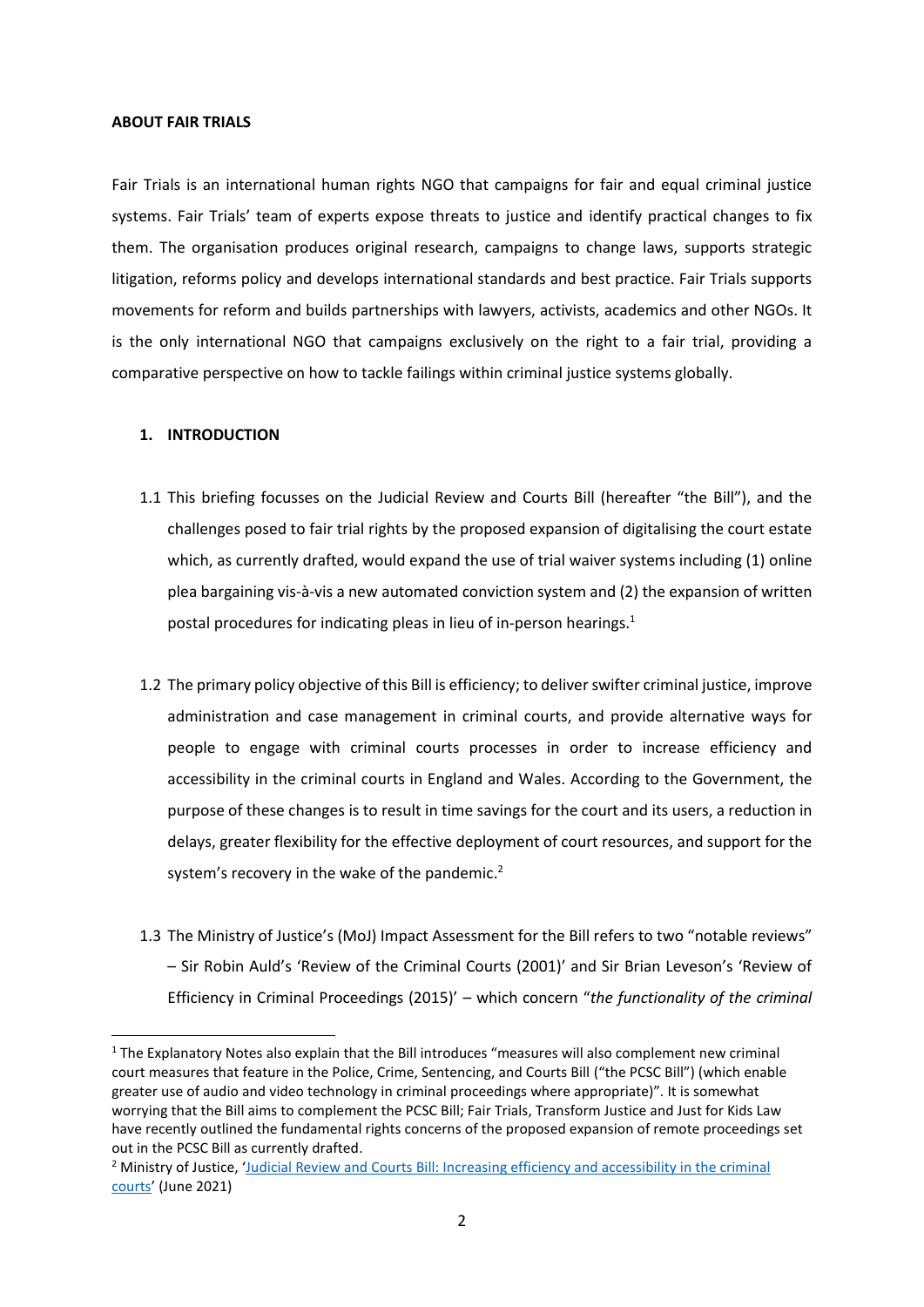*court system in England and Wales*" which "*have identified a number of legislative procedures and structures that are more inflexible and bureaucratic than is thought to be necessary; and that also fail to take advantage of new and emerging technologies*". <sup>3</sup>

- 1.4 We recognise that inefficiencies and delays can seriously undermine the effectiveness of criminal justice systems, and we welcome the fact that the Government recognises the urgent need to address serious challenges regarding court capacity in England and Wales, and the backlog of criminal cases, which has put an enormous strain on the criminal justice system in recent years. We also recognise that technological developments have the potential to improve criminal justice systems, and that they could help to make them more effective and efficient, where they are applied appropriately with due regard for the rights of defendants.
- 1.5 The drive for increased efficiency in criminal justice proceedings, however, often puts human rights at risk, and Fair Trials believes that this Bill prioritises cost-savings and convenience far above fair trial rights. Rather than protecting the rights of defendants and enhancing their ability to participate in their legal proceedings, the Bill seeks to exclude them from the courts as much as possible, viewing the physical presence of defendants in court as drain on time and resources, rather than an essential aspect of a fair and equal criminal justice system. Further, the Bill trivialises criminal proceedings as standardised, administrative matters, incentivising people to conveniently sign away their rights, or even to be convicted and sentenced by a computer programme.
- 1.6 Defendants' rights, and in particular, their fair trial rights, should always be central to criminal justice laws. The impact on human rights and access to justice should always be a primary concern that outweighs the interests of costs, and convenience for any measure the Government wishes to adopt to improve efficiency.

## **2. AUTOMATIC ONLINE CONVICTION AND PENALTY (PART 2, CHAPTER 1, CLAUSE 3)**

2.1 The Bill introduces a new procedure, to be known as the 'Automatic Online Conviction and Standard Statutory Penalty' ('AOCSSP') procedure in Clause 3 for certain summary-only, nonimprisonable offences that will make it possible for these cases to be handled entirely online and without any court involvement. Under this provision, defendants can enter their pleas

<sup>3</sup> https://publications.parliament.uk/pa/bills/cbill/58-02/0152/CriminalmeasuresImpactAssessmentsigned.pdf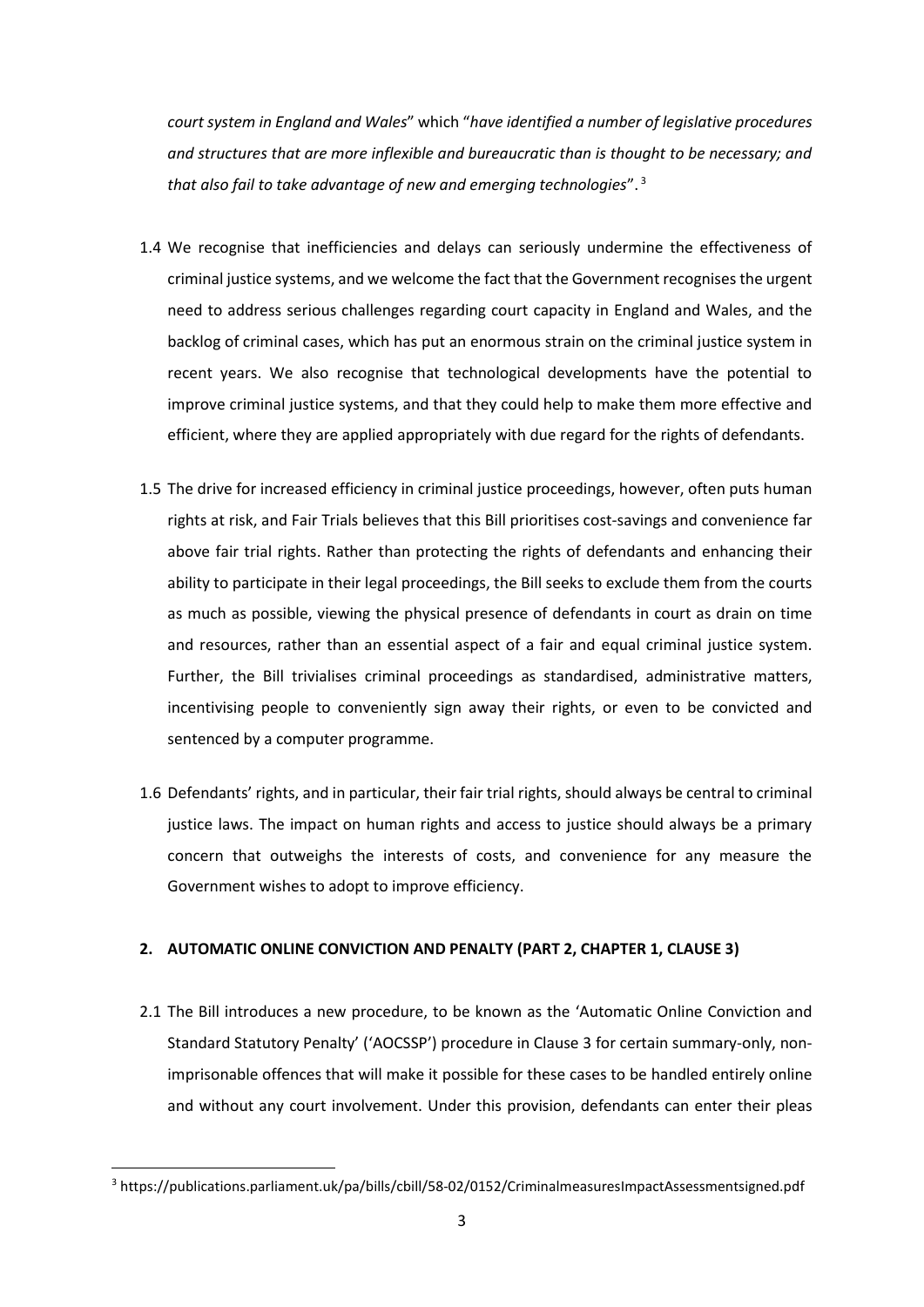online, and be convicted and sentenced automatically, via the new 'Common Platform', a unified online platform for digital case management in criminal proceedings. <sup>4</sup> The automatic online conviction option<sup>5</sup> and penalty for certain summary offences<sup>6</sup> allows a person to accept the online conviction option and indicate their plea electronically;<sup>7</sup> if they plead guilty to the offence, they agree to be convicted and penalised.<sup>8</sup>

- 2.2 The Government aims to modernise and upgrade the criminal justice system,<sup>9</sup> by "*digitising and streamlining preliminary pre-trial court proceedings*" via the new Common Platform, which involves removing courtroom hearings. The Government claims that this "*will make the criminal courts more easily accessible to users*" and provide "*greater flexibility*" for the "*effective deployment of its resources; saving court time, reducing "delays" and "waiting times", "unnecessary travel for court participants", delivering swifter justice, and supporting recovery"*. 10
- 2.3 However the efficiency and cost savings promised by the AOCSSP come at a cost to the rights of defendants. It eliminates human agency in the decision-making process that is central to a fair and effective criminal justice system and downplays the implications of criminal convictions; it incentivises, or even pressures defendants to plead guilty to offences they have not committed; and there are little to no safeguards to ensure that plea decisions are made knowingly and voluntarily.

## 2.4 **Automation and trivialisation of criminal justice proceedings**

2.4.1 The AOCSSP represents fundamental shift in the way we conceive of, and deliver, justice. Imposing an automated fine for offences completely removes any human consideration

<sup>4</sup> Explanatory Notes, Para 35

<sup>5</sup> Part 2, Chapter 1, Clause 3, Section 16G(1)

<sup>&</sup>lt;sup>6</sup> Part 2, Chapter 1, Clause 3, section 16G; Clause 3 inserts new sections 16G to 16M into the Magistrates' Courts Act 1980 ("MGA 1980") to provide for the new automatic online conviction and standard statutory penalty process; Explanatory Notes, Para 109

 $<sup>7</sup>$  Part 2, Chapter 1, Clause 3, Section 16G(4); This section provides that an offer or acceptance of the automatic</sup> online conviction option by electronic notification means a written notification by electronic means, in accordance with the Criminal Procedure Rules (Explanatory Notes, Para 110).

<sup>8</sup> Part 2, Chapter 1, Clause 3, Section 16G(2)

<sup>9</sup> The measures in this Bill aim to help the Government realise the vision for the criminal courts that was described in the 2016 Government consultation paper titled '[Transforming our justice system: assisted digital](https://assets.publishing.service.gov.uk/government/uploads/system/uploads/attachment_data/file/590391/transforming-our-justice-system-government-response.pdf)  [strategy, automatic online conviction and statutory standard penalty, and panel composition in tribunals](https://assets.publishing.service.gov.uk/government/uploads/system/uploads/attachment_data/file/590391/transforming-our-justice-system-government-response.pdf)  [Government response](https://assets.publishing.service.gov.uk/government/uploads/system/uploads/attachment_data/file/590391/transforming-our-justice-system-government-response.pdf)' (2017); Explanatory Notes, Para 30

<sup>10</sup> Explanatory Notes, Paras 31-32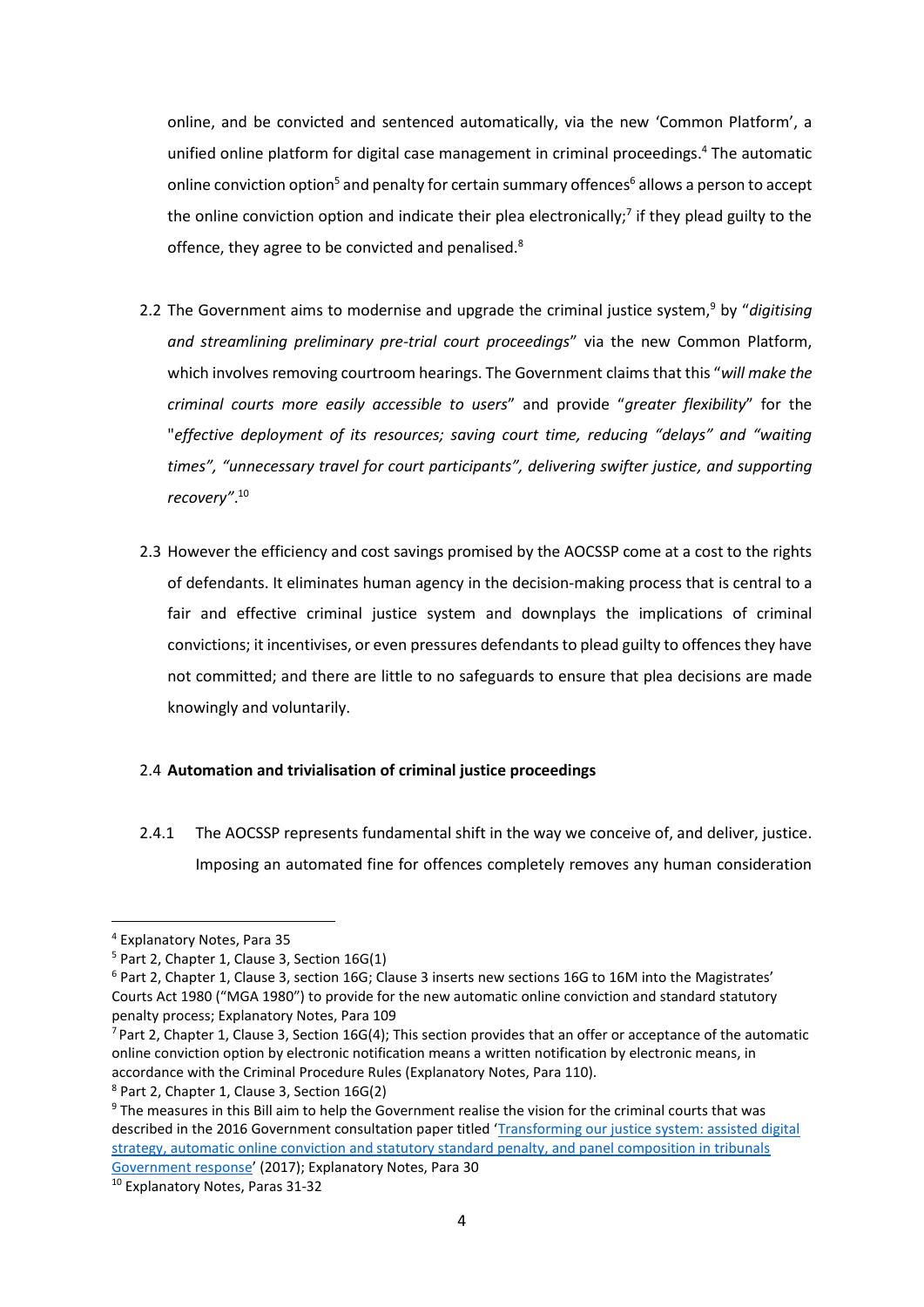or tailored approach to criminal justice, and it downplays both the gravity of both the criminal proceedings themselves and the far-reaching implications of criminal convictions.

- 2.4.2 Human decision-making is a fundamental aspect of fair and effective criminal justice process that is usually taken for granted. Irrespective of the severity of the offence, the seriousness of being put through criminal proceedings as a defendant, and of becoming a 'criminal' cannot be downplayed as a trivial matter that can be relegated to a computer programme. Further human, and in particular judicial oversight, is the only means by which fairness, lawfulness, and proportionality in criminal justice proceedings can be guaranteed.
- 2.4.3 Although not made explicit, it is apparent that the Government's justification for removing any human involvement under the AOCSSP is that it will apply only to minor offences where the defendant faces no risk of imprisonment. The only explicit references to specific offences that will be dealt by the AOCSSP are 'travelling on a train or tram without a ticket' and 'fishing with an unlicensed rod'.<sup>11</sup> These types of cases may sound trivial and 'straightforward', but the range of summary-only, non-imprisonable offences that could potentially be subject to the AOCSSP (subject to Parliamentary approval) is much broader, and those that are much more serious. These include offences regarding the sale of alcohol to children under the Licensing Act, $12$  and a range of football offences, including the use of missiles and the chanting of racist language. $^{13}$
- 2.4.4 The absence of the risk of imprisonment should not, on its own, be a justification for reducing criminal justice processes. Criminal convictions, even for minor offences (other than certain types of traffic offences), can have far-reaching and very serious implications on people's lives and opportunities. The existence of a criminal record can, for example, seriously undermine someone's chances of finding employment, especially in certain sectors and professions (including nursing, social care, child-minding and teaching), accessing educational and training opportunities, obtaining certain types of insurance, or the ability to travel to certain countries. For those who are non-UK citizens, criminal records can affect the right to remain in the country. Research by the Ministry of Justice and the Department of Work and Pensions has found that one-third of applications for

<sup>&</sup>lt;sup>11</sup> Explanatory Notes, para. 42

<sup>12</sup> Licensing Act 2003, ss. 146 and 147

<sup>&</sup>lt;sup>13</sup> Football Offences Act 1991, ss. 2 and 3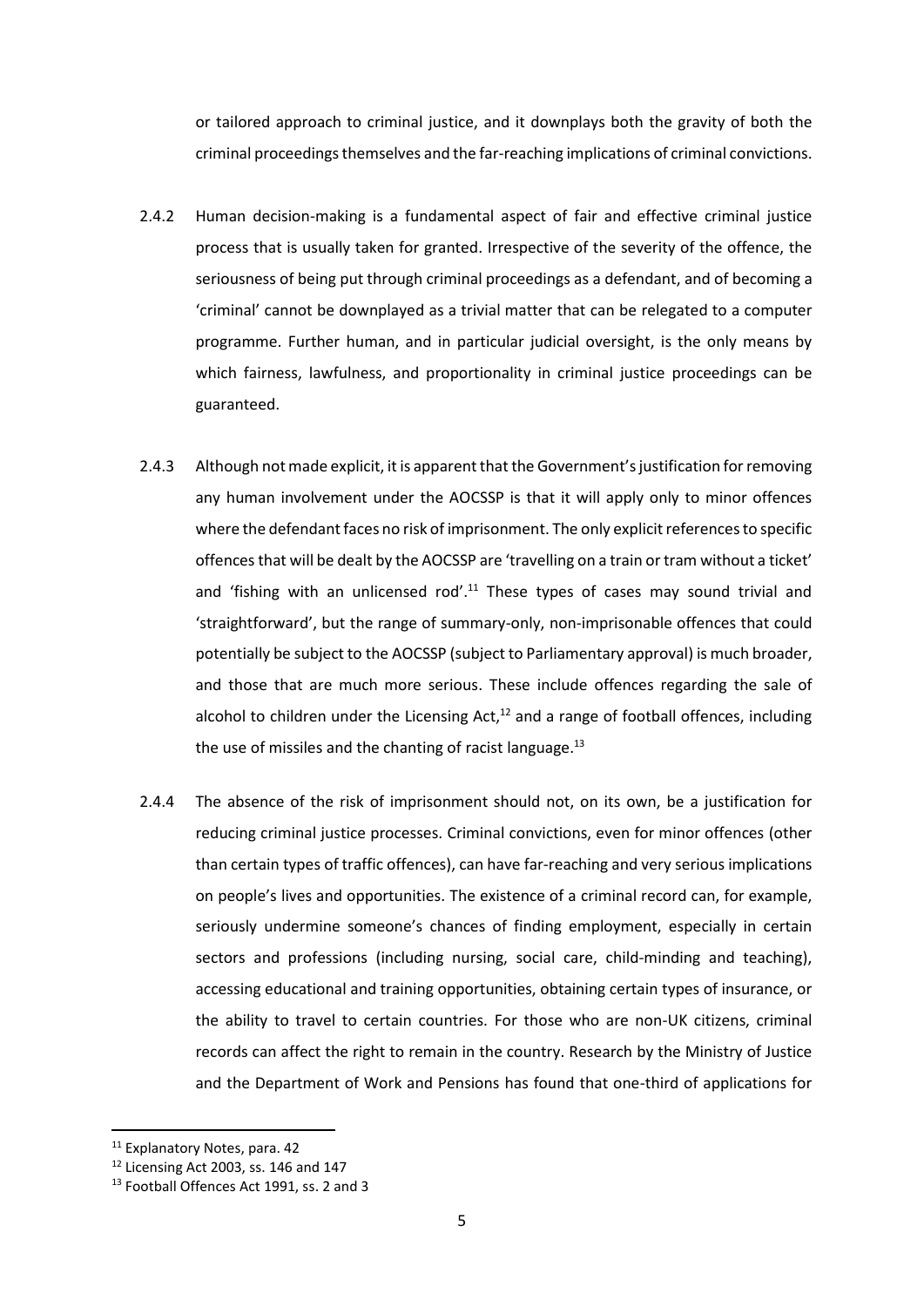jobseekers' allowance had been made by people convicted of crimes, $^{14}$  showing that there is a strong link between a criminal conviction and the risk of poverty.

- 2.4.5 We would also highlight that the existence of previous convictions often has a material impact on future criminal justice decisions. It could, for example, mean the difference between bail and remand custody, be used to discredit the credibility of witnesses, or play a role in determining the length or severity of the sentence.
- 2.4.6 The Government pointed out that many of these cases are already handled through the Single Justice Procedure ('SJP'), where cases are dealt with 'on papers', without the need for defendants to appear in person.<sup>15</sup> Whereas the SJP is a judicial process, where decisions are made by a magistrate, albeit behind closed doors, the AOCSSP is completely automated, with no human oversight whatsoever in the decision-making process until after the defendant has been sentenced. However, there are serious concerns about the fairness of the SJP as well, and the impact that it can have on individuals. Fair Trials has recently found that hundreds of people were wrongly charged and prosecuted under the Health Protection Regulations and the Coronavirus Act 2020, via the SJP, and many of these charges went unchallenged. These charges and prosecutions are being brought without sufficient oversight, without any meaningful review process, and are resulting in guilty pleas and convictions for offences people have not committed, in a confusing process, which many may not have been aware of.

## 2.5 **Incentivising guilty pleas**

2.5.1 The Bill provides that defendants can be convicted and sentenced online via the AOCSSP only if they have pleaded guilty to the charges against them, $16$  which itself can be done electronically, presumably via the same Common Platform.<sup>17</sup> This creates a remarkably quick and convenient way of pleading guilty to criminal offences, seemingly at the click of a button. The AOCSSP risks incentivising individuals to plead guilty to offences they may not have committed, and it does not have sufficient safeguards to ensure that guilty pleas are made on an informed basis.

<sup>&</sup>lt;sup>14</sup> Ministry of Justice and the Department for Work and Pensions, 'Offending, employment and benefits – emerging findings from the data linkage project' (November 2011)

<sup>&</sup>lt;sup>15</sup> Explanatory Notes, para. 41

<sup>16</sup> Clause 16G (2)

 $17$  Clause 16G (4)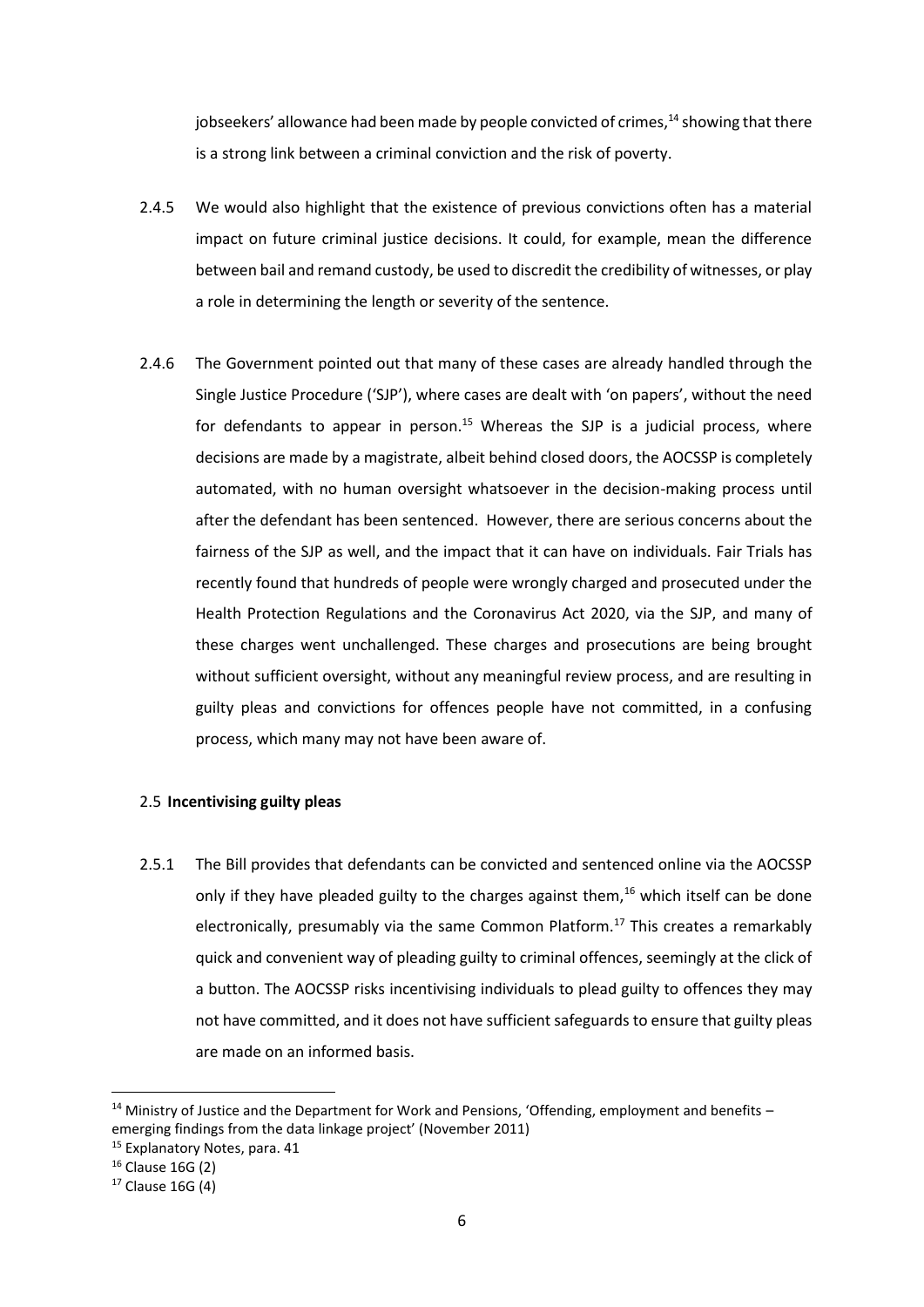- 2.5.2 It is a common misconception that only people who are in fact guilty of a crime would plead guilty, because in reality, defendants are known to plead guilty for a variety of different reasons. First, it is central to the design of most plea-bargaining, or 'trial waiver' systems that defendants are rewarded for their guilty pleas with sentence or charge reductions. This alone is known to incentivise innocent people to plead guilty, particularly where there is an especially significant sentence reduction offered – something that is very potently evidenced by the proportion of individuals exonerated by DNA evidence in the United States that originally pleaded guilty.<sup>18</sup>
- 2.5.3 Research has also shown that guilty pleas are also motivated the desire to avoid the time and costs (including costs for legal assistance) associated with a trial.<sup>19</sup> Criminal cases where defendants plead guilty are resolved at a fraction of the time it takes for trials to take place,<sup>20</sup> and the median wait between the offence being reported and the completion of the case is over 160 days – a figure that has risen steadily in the past decade.<sup>21</sup> Lengthy waits for trials are likely to continue to be a long term challenge for the criminal justice system that might worsen in the coming years, given the recent increase in the backlog of cases, which currently stands at over 360,000 cases in the magistrates' courts.<sup>22</sup>
- 2.5.4 These circumstances make the possibility of pleading guilty online, and being sentenced instantaneously an especially attractive option for many defendants. This will be the case especially for those whose socio-economic circumstances makes it difficult for them to find time off work, and to hire a lawyer to defend them at trial.
- 2.5.5 The primary objective of criminal justice proceedings is to convict the guilty, and to acquit the innocent through a fair process. While this does not preclude defendants from admitting their guilt, inducing defendants to plead guilty, irrespective of the factual matter of guilt or innocence, runs directly counter to the very purpose of the criminal

<sup>&</sup>lt;sup>18</sup> Innocence Project, DNA Exonerations in the United States, [https://innocenceproject.org/dna-exonerations](https://innocenceproject.org/dna-exonerations-in-the-united-states/)[in-the-united-states/](https://innocenceproject.org/dna-exonerations-in-the-united-states/)

<sup>&</sup>lt;sup>19</sup> Rebecca Helm, 'Constrained Waiver of Trial Rights? Incentives to Plead Guilty and the Right to a Fair Trial', Journal of Law and Society, Vol 46, Issue 3, 423

 $20$  Ibid.

<sup>&</sup>lt;sup>21</sup> Georgina Sturge, 'Court Statistics for England and Wales', Briefing Paper No. CBP 8372 (22 Dec 2020)

<sup>&</sup>lt;sup>22</sup> National Statistics, 'Criminal court statistics quarterly: April to June 2021 (30 Sep 2021)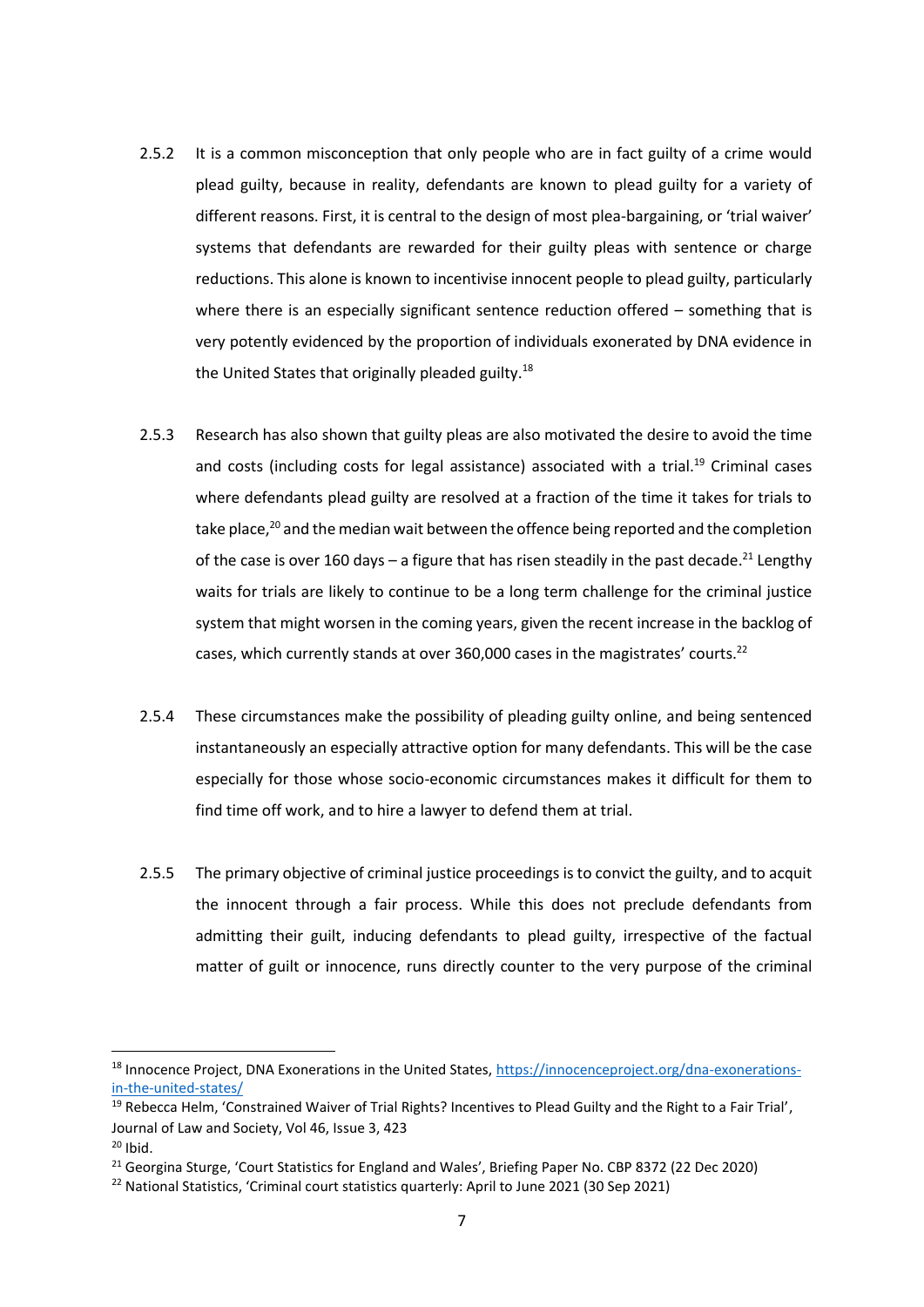justice system, and it has the potential to worsen socio-economic disparities in criminal justice outcomes.

## 2.6 **Insufficient safeguards**

- 2.6.1 Despite further incentivising defendants to plead guilty, the Bill does little to ensure that plea decisions are made knowingly and voluntarily in the absence of any judicial oversight. The ECtHR has stated that one of the safeguards necessary to ensure compliance of trial waivers with the right to a fair trial is that "*the bargain had to be accepted…in full awareness of the facts of the case and the legal consequences and in a genuinely voluntary manner*". 23
- 2.6.2 While in theory, this requirement could be satisfied by the procedure if defendants have in fact understood the consequences of their plea and entered into the procedure voluntarily, the Bill does not contain adequate provisions to ensure that this is the case. There is, for example, no explicit mention of the need for defendants to be informed of their rights and the wide range of implications pleading guilty – and if such information has been provided, there is no way of ensuring that it has been sufficiently understood. the absence of effective judicial review means that the voluntariness and understanding of a defendant cannot be adequately assessed.
- 2.6.3 The Government is no doubt alert to this challenge, which is why in its Fact Sheet,<sup>24</sup> it has emphasised that the Common Platform is only accessible to lawyers, which effectively bars defendants from pleading guilty online without the assistance of a lawyer. However, there is nothing in the wording of the Bill that makes this explicit. It is only the *de facto* practical barrier of the Common Platform that may prevent certain categories of unrepresented defendants indicating their plea and accepting their sentences via the AOCSSP.
- 2.6.4 Further, it must be highlighted that the mere fact that a lawyer is in the loop where a plea decision is made is not an absolute guarantee of fairness. The assumption that a guilty plea is necessarily made knowingly on the basis that the defendant is assisted by a lawyer

<sup>23</sup> *Natsvlishvili and Togonidze v. Georgia* App. no. 9043/05 (Apr. 29, 2014) paras 91-92

<sup>&</sup>lt;sup>24</sup> Judicial Review and Courts Bill Fact Sheet (Courts), p. 3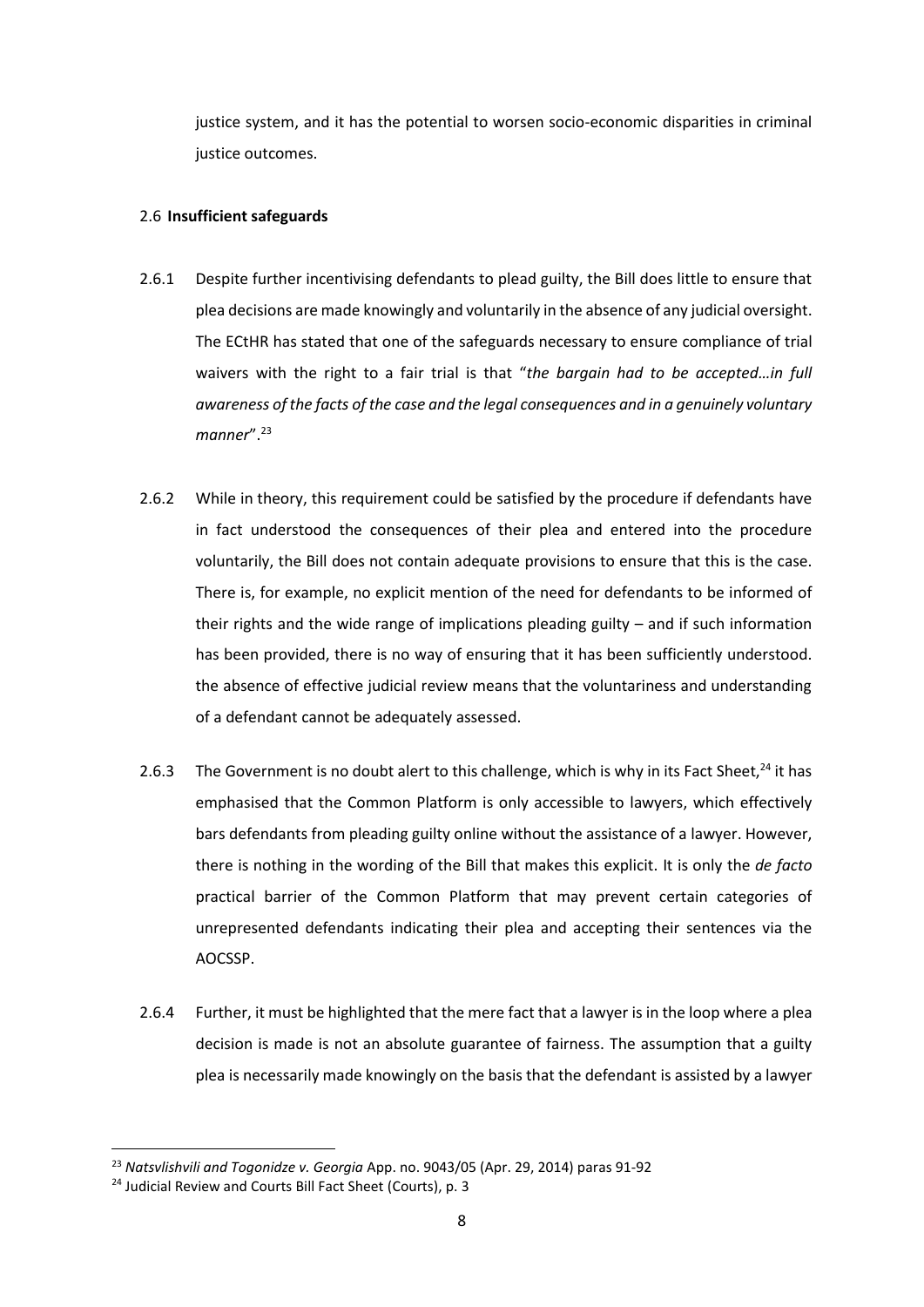has recently been criticised by the European Court on Human Rights,<sup>25</sup> especially with regard to vulnerable defendants.

# 2.7 **Appeals**

- 2.7.1 The Bill not only incentivises defendants to plead guilty online, but it also makes it unduly difficult for defendants to access courts subsequently to set aside the conviction or to challenge their sentence. The Bill sets out that a magistrates' court has the power to set aside a conviction<sup>26</sup> or replace a penalty imposed on a person, if it appears to the court that the conviction is unjust, $27$  and that this can be considered on the papers by a single justice. 28
- 2.7.2 We are concerned that, only it is only in limited circumstances, such as where a magistrates' court (composed of a single justice) refuses to set aside a conviction, that the decision referred to a full magistrates' court. And it is only in these cases that the matter is considered at a hearing and the defendant/ prosecutor can make their representations in-person.<sup>29</sup> As stated above, it is a basic human right for defendants to have access to courts, but the Bill imposes significant barriers that prevent this.

## **3. PLEADING GUILTY IN WRITING BY POST (PART 2, CHAPTER 1, CLAUSE 4)**

3.1 Clause 4 introduces changes to Section 12 of the Magistrates' court Act ('MCA') that will expand prosecutors' powers to give defendants aged 16 years and over to plead guilty by post to summary-only offences.<sup>30</sup> This provision ignores existing flaws in existing written procedures for indicating pleas, it downplays the importance of in-person hearings in fair

<sup>25</sup> *VCL and AN v. United Kingdom*, Apps Nos. 77587/12 and 73603/1, paras. 195-200

<sup>&</sup>lt;sup>26</sup> Part 2, Chapter 1, Clause 3, Sections 16M

 $27$  Part 2, Chapter 1, Clause 3, Sections 16M(1)

<sup>28</sup> Part 2, Chapter 1, Clause 3, Sections 16M(3)

<sup>&</sup>lt;sup>29</sup> Part 2, Chapter 1, Clause 3, Section  $16M(4)$ ; Explanatory Notes, Para 123

<sup>&</sup>lt;sup>30</sup> Section 12 of the Magistrates' court Act ('MCA') 1980 currently sets out the procedure that is commonly known as 'pleading guilty by post' which enables prosecutors to provide a defendant who is prosecuted for a summary-only offence and is aged 16 years and over (or under 16 years when jointly charged with an adult) with the option to indicate a guilty plea in writing and opt that a magistrates' court may proceed to try, convict, and sentence them at a court hearing in their absence, without the need for the defendant or other parties in the case to make a court appearance at any stage of the proceedings.<sup>30</sup> This procedure can only be applied to the prosecution of summary-only offences that have been initiated against a defendant in writing by a postal requisition or summons away from a police station.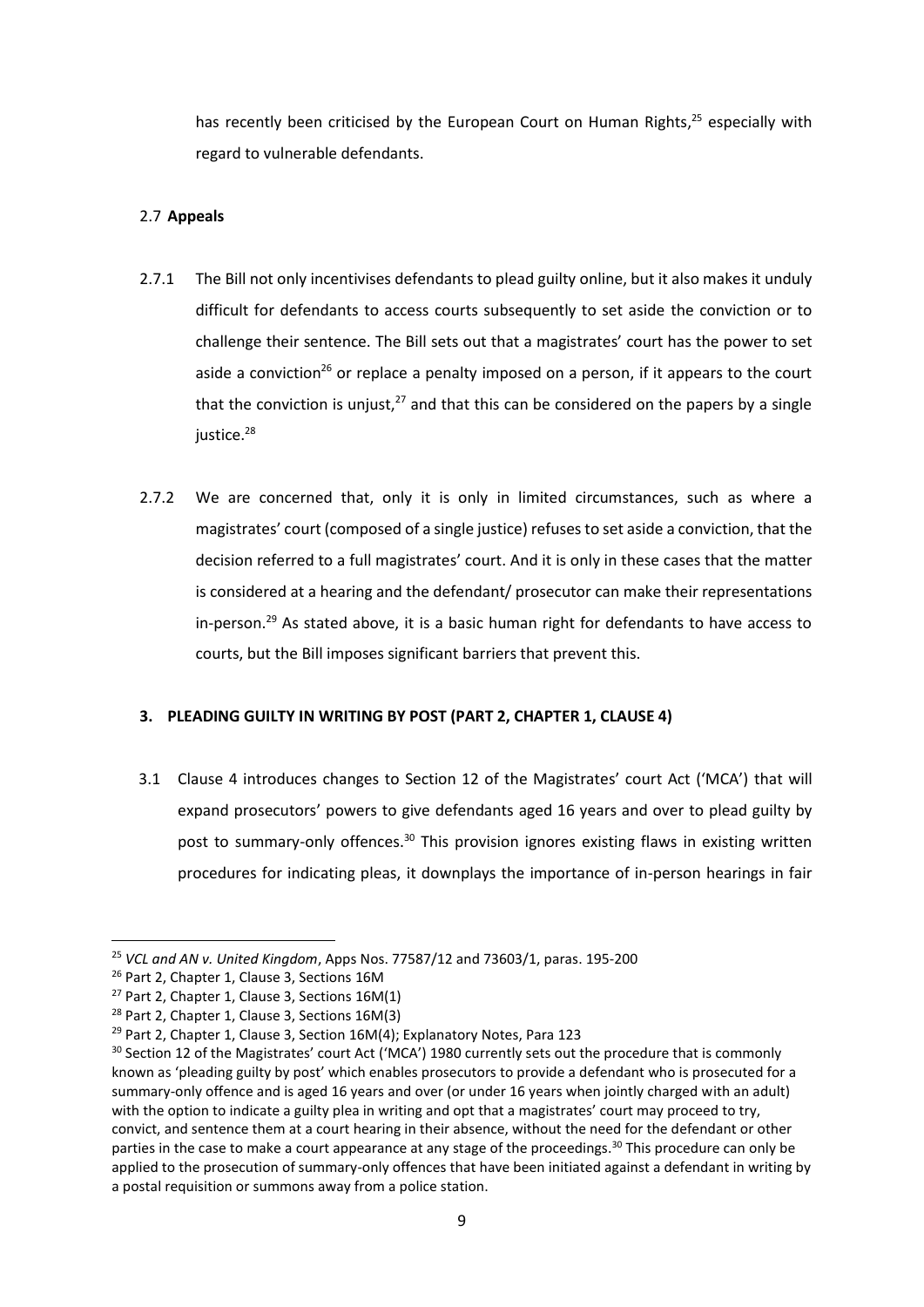and effective criminal proceedings, and it lacks proper safeguards to ensure that defendants make well-informed choices regarding crucial decisions in their cases, including their pleas.

- 3.2 **Existing written procedures are not fit for purpose***:* Recent statistics show that pleading guilty by post is not fit for purpose, and flaws in current written procedures have even led to people being convicted either without their knowledge or engagement. For example, 71% of those who receive a SJP notice letter in the post do not respond.<sup>31</sup> In the case of offences prosecuted under Coronavirus-related offences, the most recent statistics show this figure rising to 90% .<sup>32</sup>
- 3.3 **Hearings and sentencing in the defendant's absence:** We are concerned that Clause 4(5) the magistrates' court powers to proceed to try, convict, and sentence a defendant who has opted to proceed with the pleading guilty by post procedure after being charged and bailed from a police station at a court hearing *in their absence*. <sup>33</sup> Clause 4(6) gives a magistrates' court the power to discharge a defendant from their duty to surrender to the custody of the court where they have opted to proceed with the pleading guilty by post procedure having been charged and bailed from a police station. A defendant's right to take part in person in their own criminal proceedings is an essential fair trial right,<sup>34</sup> and the act of waiving this right should not be viewed as a simple administrative matter.
- 3.4 **Insufficient safeguards:** The Government's proposals give no acknowledgment of a defendant's need for or access to assisted support, in terms of written literacy and use of postal services. The expansion of plea by post therefore relies on a defendant's ability to seek available and adequate support, including legal assistance, and in the absence of adequate safeguards to verify that the defendant has understood their rights and the possible implications of their choices, there is a worrying risk that they will be waiving their rights unknowingly.

#### **4. VULNERABLE DEFENDANTS**

<sup>31</sup> See PQ 143756, https://questions-statements.parliament.uk/written-questions/detail/2021-01-26/143756 data directly available here: https://drive.google.com/file/d/1r1owWjhJ4suAF-hrPEOM4VVT5inXIesk/view  $32$  Ibid.

<sup>&</sup>lt;sup>33</sup> Part 2, Chapter 1, Clause 4, Section 5 amends Section 12(5) of the MCA 1980; Explanatory Notes, Para 131

<sup>34</sup> ECtHR, *Hermi v. Italy*, App. No. 18114/02, paras. 58-59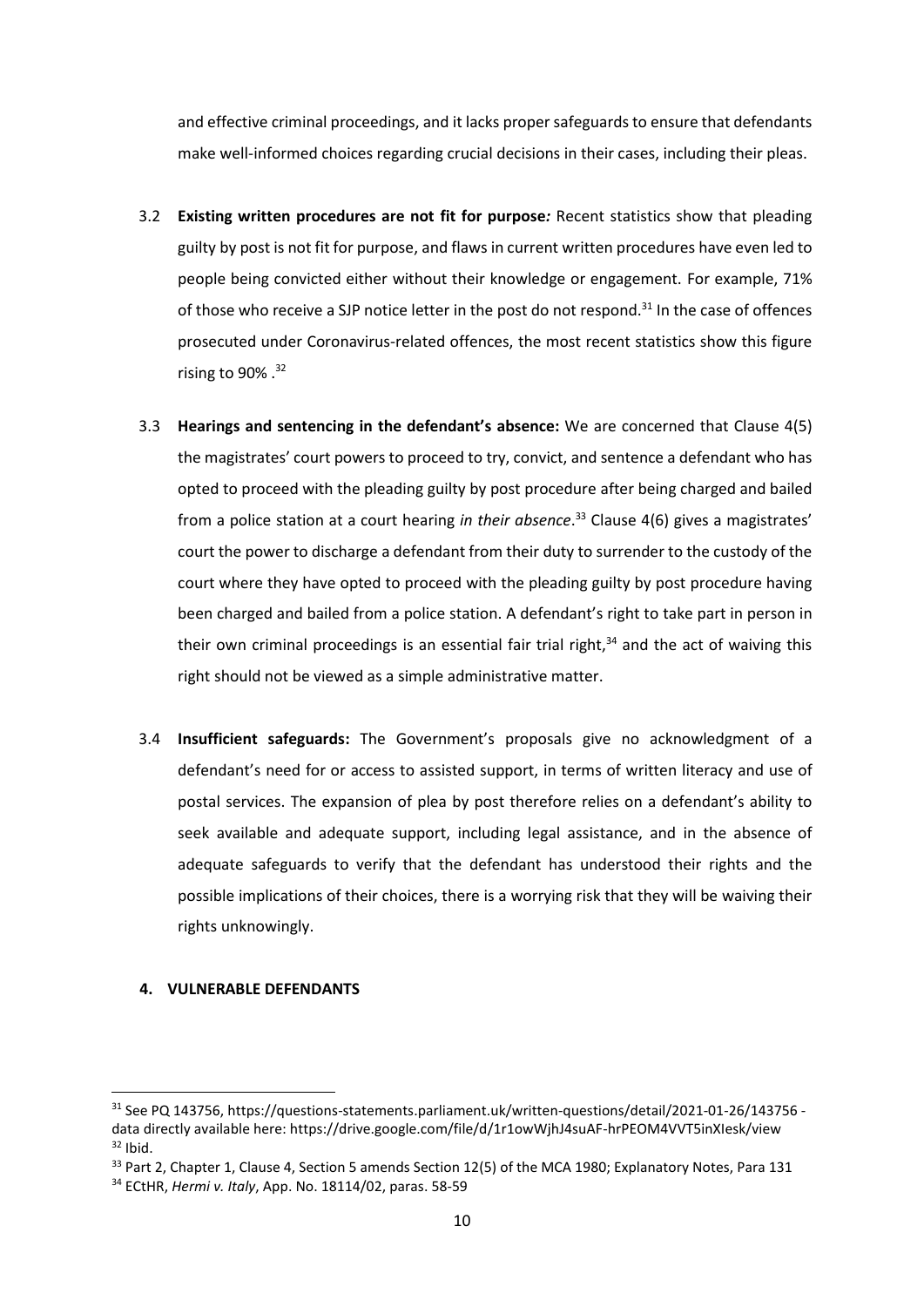- 4.1 The expansion written proceedings and online systems in criminal justice proceedings poses significant risks to neuro-diverse people, and people with mental health conditions or cognitive impairments. <sup>35</sup> Many of these defendants already face serious disadvantages that affect their ability to participate effectively in legal proceedings, which will be worsened where there are reduced opportunities for in-person, physical interactions with the court.
- 4.2 The Equality and Human Rights Commission (EHRC) has stated that remote justice is unsuitable for disabled people, such as those with learning difficulties, cognitive impairments or mental health conditions.<sup>36</sup> It noted that such proceedings lead to a loss or reduction of *"opportunities to identify impairments and make adjustments"*. The EHRC were also concerned that the emergency use of remote justice may *"place protected groups at further disadvantage and deepen entrenched inequality."*<sup>37</sup>
- 4.3 Echoing these concerns, a recent Criminal Justice Joint Inspectorate (HM Inspectorates of Prisons, Probation, Constabulary and Fire & Rescue) report emphasised the need for default screening of all criminal suspects and defendants for disability, including neuro-disability.<sup>38</sup> This proposal was supported by the former Lord Chancellor, who in July 2021 stated that *"screening is absolutely essential if we're really going to get to the heart of the needs of those who come into contact with the criminal justice system***"** and that *"it's an ineluctable truth*  [that] *the number of people in the system with that type of need is disproportionately higher*

<sup>&</sup>lt;sup>35</sup> According t[o Home Office-commissioned research by the National Appropriate Adult Network,](https://www.appropriateadult.org.uk/downloads/research?download=63:there-to-help-3-2020) 22% of suspects in police custody are mentally vulnerable but only 6.2% are identified and recorded as such by the police, indicating that the current screening process for vulnerabilities in police custody is inadequate. <sup>36</sup> Equality and Human Rights Commission, 'Inclusive justice: a system designed for all: Interim evidence report', April 2020.

[https://www.equalityhumanrights.com/sites/default/files/inclusive\\_justice\\_a\\_system\\_designed\\_for\\_all\\_interi](https://www.equalityhumanrights.com/sites/default/files/inclusive_justice_a_system_designed_for_all_interim_report_0.pdf) [m\\_report\\_0.pdf](https://www.equalityhumanrights.com/sites/default/files/inclusive_justice_a_system_designed_for_all_interim_report_0.pdf)

The EHRC conducted a survey which showed that many criminal justice professionals viewed it as part of their role to help recognise and / or identify whether a defendant or accused person has any impairments. The majority of their responses stated that impairments sometimes get missed. The reasons for this include a lack of awareness or understanding about impairments; no processes in place to flag identification (particularly for minor offences being dealt with using the single justice procedure in England and Wales) and a lack of accountability as a result of professionals sharing responsibility. In England and Wales, 97 out of 132 respondents said impairments are sometimes missed. Equality and Human Rights Commission, 'Inclusive justice: a system designed for all: Findings and Recommendations', June 2020

https://www.equalityhumanrights.com/sites/default/files/ehrc\_inclusive\_justice\_a\_system\_designed\_for\_all [june\\_2020.pdf](https://www.equalityhumanrights.com/sites/default/files/ehrc_inclusive_justice_a_system_designed_for_all_june_2020.pdf)

<sup>&</sup>lt;sup>37</sup> Equality and Human Rights Commission, 'Preventing the health crisis from becoming a justice crisis', 22 April 2020. [https://www.equalityhumanrights.com/en/our-work/news/preventing-health-crisis-becoming-justice](https://www.equalityhumanrights.com/en/our-work/news/preventing-health-crisis-becoming-justice-crisis)[crisis](https://www.equalityhumanrights.com/en/our-work/news/preventing-health-crisis-becoming-justice-crisis)

<sup>&</sup>lt;sup>38</sup> Criminal Justice Joint Inspectorate, ['Neurodiversity in the Criminal Justice System: A review of evidence'](https://www.justiceinspectorates.gov.uk/cjji/wp-content/uploads/sites/2/2021/07/Neurodiversity-evidence-review-web-2021.pdf) (July 2021)